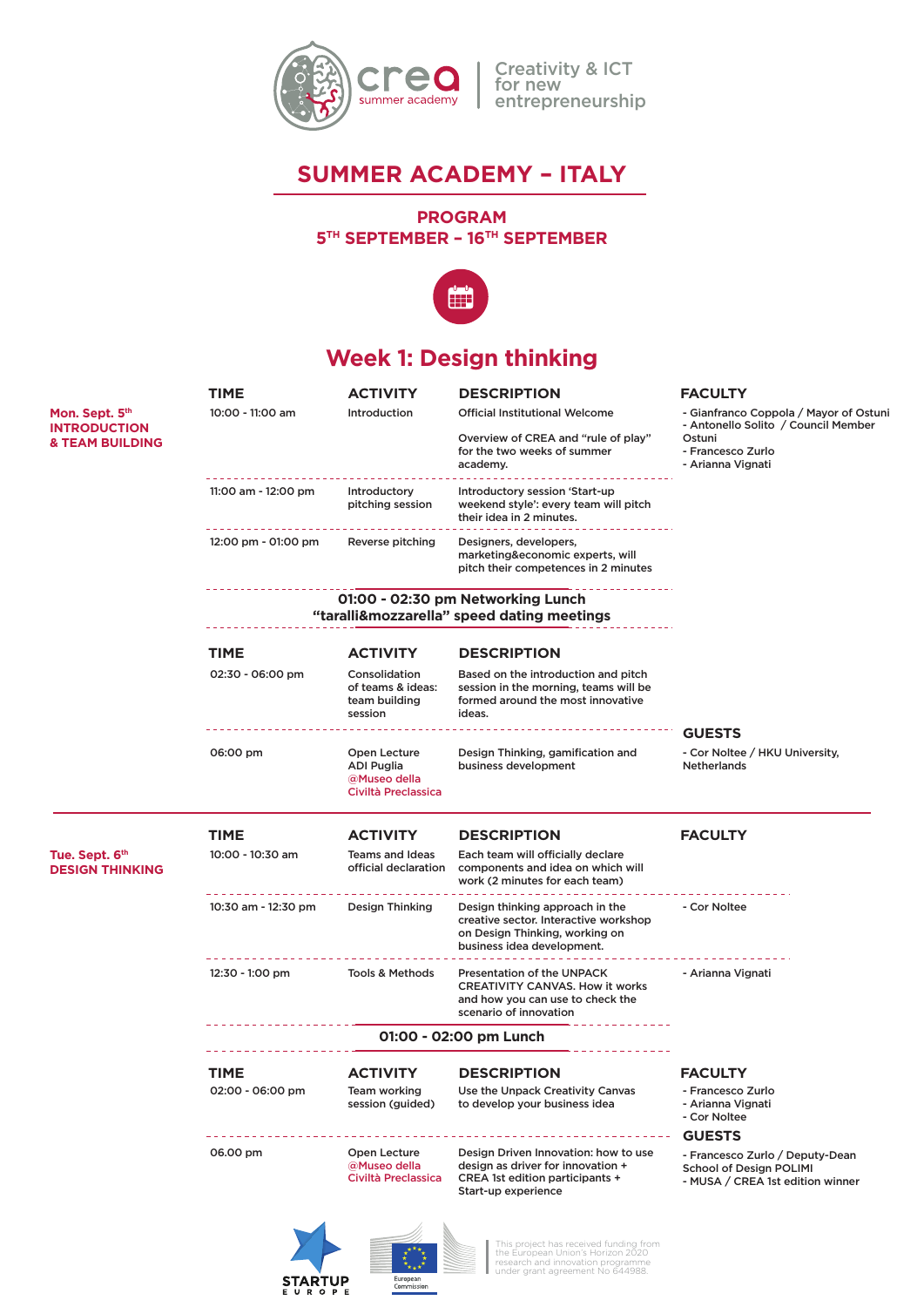

## **SUMMER ACADEMY – ITALY**

#### **PROGRAM 5TH SEPTEMBER – 16TH SEPTEMBER**



**STARTUP**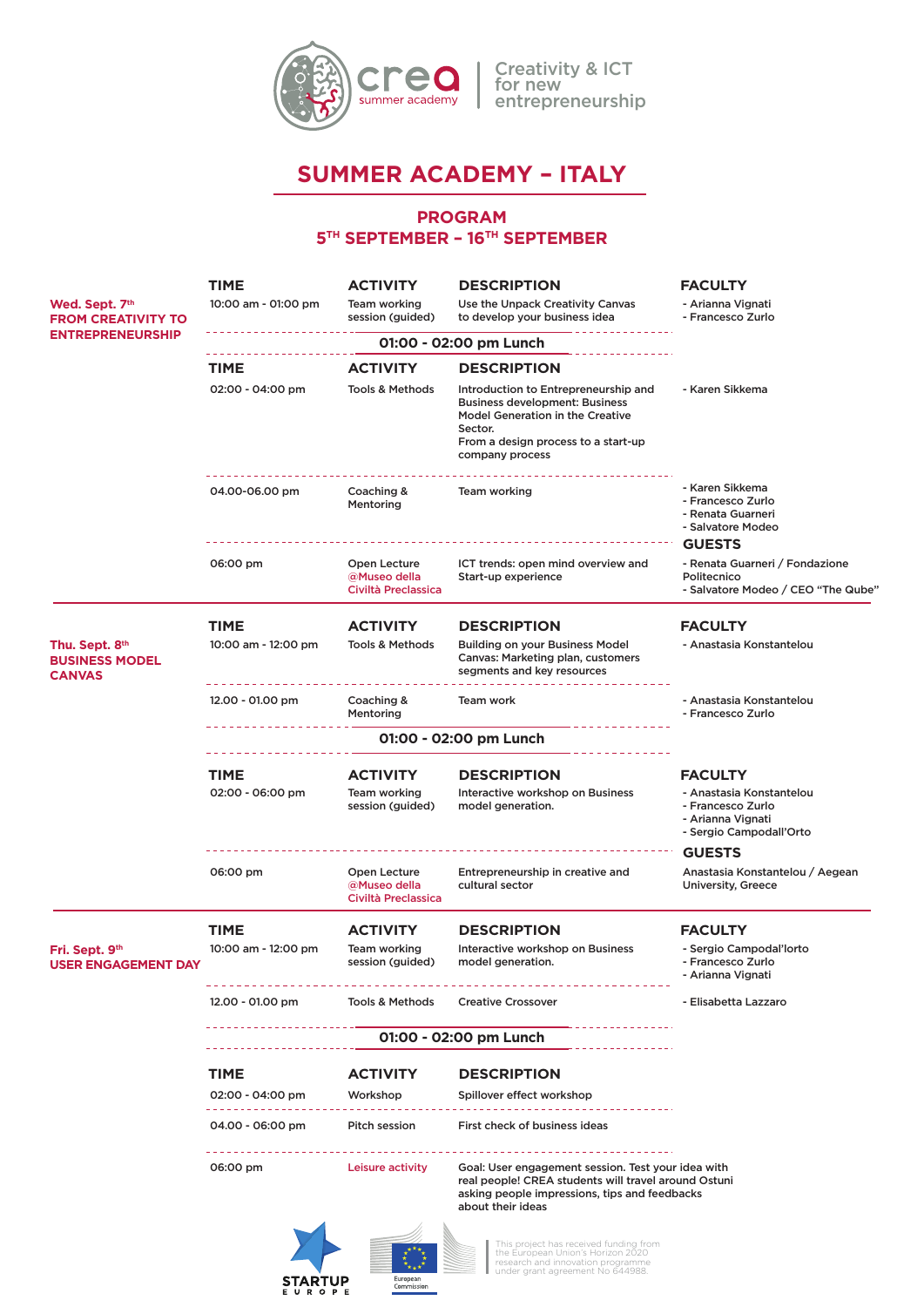

## **SUMMER ACADEMY – ITALY**

#### **PROGRAM**

**5TH SEPTEMBER – 16TH SEPTEMBER**

# **Week 2: Business model and prototyping**

|                                           | <b>TIME</b>                     | ACTIVITY                                                         | <b>DESCRIPTION</b>                                                                                                                                  | <b>FACULTY</b>                                                                                                                   |
|-------------------------------------------|---------------------------------|------------------------------------------------------------------|-----------------------------------------------------------------------------------------------------------------------------------------------------|----------------------------------------------------------------------------------------------------------------------------------|
| Mon. Sept. 12th<br><b>ICT DEVELOPMENT</b> | 10:00 am - 01.00 pm             | <b>Tools &amp; Methods</b>                                       | Web and Mobile Applications: ICT<br>and Data Science for better User<br>Experience                                                                  | - Marco Brambilla                                                                                                                |
|                                           |                                 |                                                                  |                                                                                                                                                     |                                                                                                                                  |
|                                           | <b>TIME</b><br>02:00 - 06:00 pm | <b>ACTIVITY</b><br>Mentoring &<br>coaching on web<br>development | <b>DESCRIPTION</b>                                                                                                                                  | - Marco Brambilla<br>- Domenico Pannofino<br>- Nicola Restifo                                                                    |
|                                           |                                 |                                                                  |                                                                                                                                                     | <b>GUESTS</b>                                                                                                                    |
|                                           | 06.00 pm                        | Open Lecture<br>@Museo della<br>Civiltà Preclassica              | Real time big data and data fusion:<br>business opportunities and customer<br>perspective                                                           | - Marco Brambilla / DEIB Dept. Polimi<br>- Daniel Bohn                                                                           |
|                                           | TIME                            | <b>ACTIVITY</b>                                                  | <b>DESCRIPTION</b>                                                                                                                                  | <b>FACULTY</b>                                                                                                                   |
| Tue. Sept. 13th<br><b>PROTOTYPING DAY</b> | 10:00 am - 01:00 pm             | Workshop                                                         | Prototyping session<br>(mock up or prototype)                                                                                                       | - Marco Brambilla<br>- Domenico Pannofino<br>- Nicola Restifo                                                                    |
|                                           |                                 |                                                                  | 01:00 - 02:00 pm Lunch                                                                                                                              |                                                                                                                                  |
|                                           | <b>TIME</b>                     | <b>ACTIVITY</b>                                                  | <b>DESCRIPTION</b>                                                                                                                                  |                                                                                                                                  |
|                                           | 02:00 - 06:00 pm                | Workshop                                                         | Prototyping session                                                                                                                                 | - Marco Brambilla<br>- Domenico Pannofino<br>- Nicola Restifo<br><b>GUESTS</b>                                                   |
|                                           | 06.00 pm                        | Open Lecture<br>@Museo della<br>Civiltà Preclassica              | Lean Start-up: successful case<br>studies                                                                                                           | - Antonio Ghezzi / DIG Polimi                                                                                                    |
|                                           | <b>TIME</b>                     | <b>ACTIVITY</b>                                                  | <b>DESCRIPTION</b>                                                                                                                                  | <b>FACULTY</b>                                                                                                                   |
| Wed. Sept. 14th<br><b>FUNDING DAY</b>     | 10:00 am - 01:00 pm             | <b>Tools &amp; Methods</b>                                       | Strategy, Revenue stream and costs<br>structure. Use the simplify Business<br>Plan for competition and acceleration<br>program                      | - Antonio Ghezzi                                                                                                                 |
|                                           | 01:00 - 02:00 pm Lunch          |                                                                  |                                                                                                                                                     |                                                                                                                                  |
|                                           | <b>TIME</b>                     | ACTIVITY                                                         | <b>DESCRIPTION</b>                                                                                                                                  |                                                                                                                                  |
|                                           | 02:00 - 06:00 pm                | <b>Mentoring &amp; Coaching</b>                                  |                                                                                                                                                     | - Marco Brambilla<br>- Domenico Pannofino<br>- Nicola Restifo                                                                    |
|                                           | 06.00 pm                        | Open Lecture<br>@Museo della<br>Civiltà Preclassica              | Toward a learning organization<br>Start-up Ecosystem: investments and<br>crowdfunding                                                               | <b>GUESTS</b><br>- Paola Pinto / Learning and<br><b>Development Professional</b><br>- Francesco Mantegazzini / Business<br>Angel |
|                                           |                                 |                                                                  | This project has received funding from<br>the European Union's Horizon 2020<br>research and innovation programme<br>under grant agreement No 644988 |                                                                                                                                  |

European<br>Commission

**STARTUP**